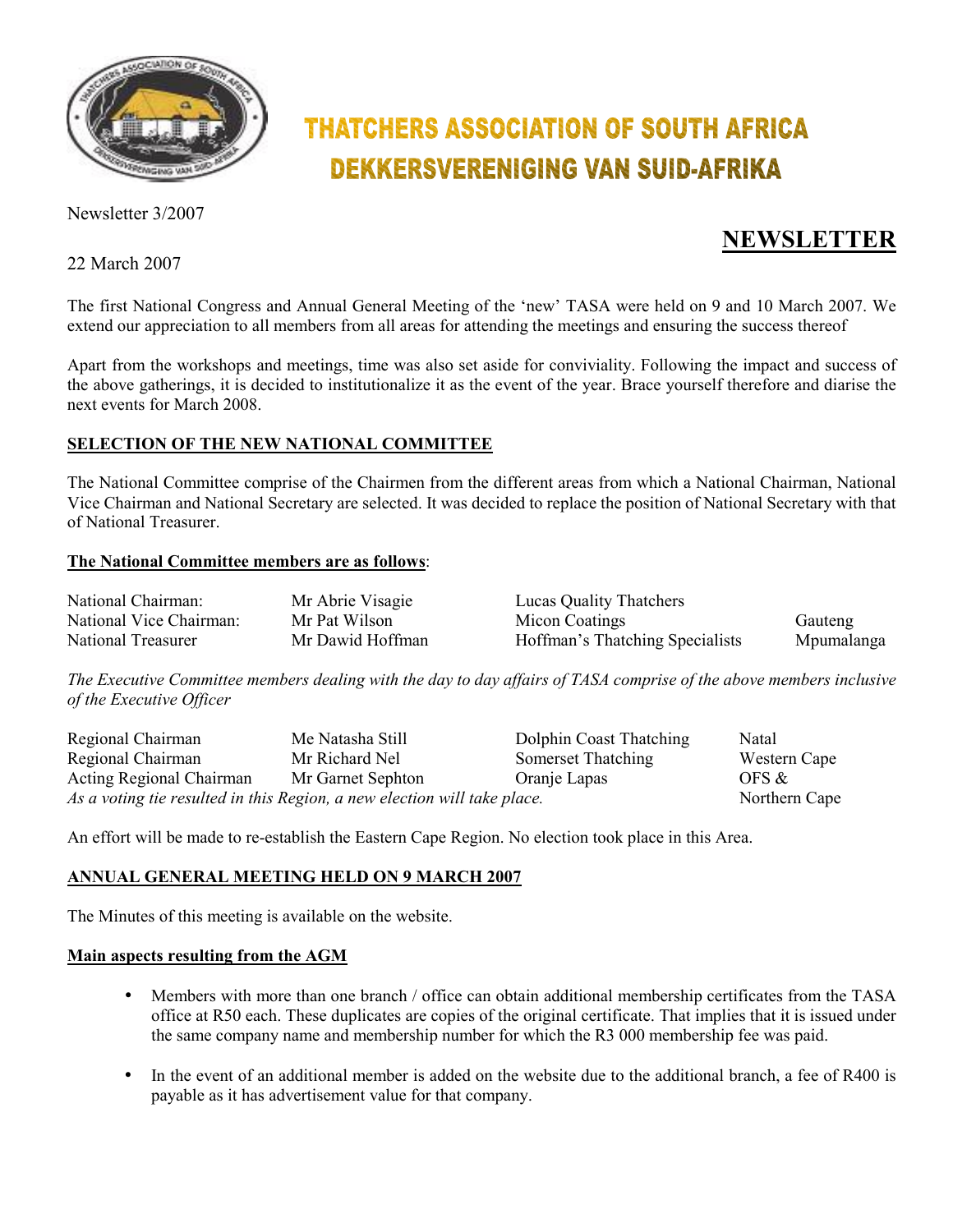The importance of the website is increasing as is evident from the numerous enquiries made by the local public as well as from overseas e.g. a request from Denmark for a working session in SA during their winter months.

• Members with outstanding fees will have to settle their outstanding account before continuation of membership is allowed. The password to the website "for members only" will be changed as from Monday 2 April 2007. Paid up members for 2007/8 will be advised of their pasword.

Membership is payable on the month of entry. New members who have joined later in the year will also be eligible to receive this new password.

### • **Membership will be divided into three categories**

| 1.           | <b>Full Membership</b>        | <b>Compulsory for Thatch Contractors</b>                                                    |  |
|--------------|-------------------------------|---------------------------------------------------------------------------------------------|--|
|              |                               | Will have voting powers<br>Pay full membership fees                                         |  |
| $\mathbf{2}$ | <b>Associated Membership:</b> | For Associated members.                                                                     |  |
|              |                               | Pay a reduced membership fee<br>Have no voting powers<br>Cannot serve on TASA<br>Management |  |
| 3.           | <b>Honourable Membership:</b> | On invitation and approval of the<br><b>National Committee</b>                              |  |
|              |                               | Pay no membership fees<br>Have no voting powers                                             |  |

- Efforts will be made by the National Committee to retain the SANS 10407:2004 as a separate document in compliance with and reference made to it in the SANS 10400.
- After extensive explanation given by Mr. Abe Stears, it was decided to support the withdrawal of the Specification on spirallity on Blue gum poles.

#### **MATTERS ARISING FROM THE WORKSHOPS**

• The information will be shown on the website.

#### **National Health & Safety Bill**

- Mr. Johan Mulder of SHIP (Specialised Help for Industries & People) and SHE Vision Technology Support agreed to make available a monthly article / paper to TASA. This info will be for the "members only" section on the website. The first will appear on 26 March 2007 under the heading "OHS Act Explained."
- The new Occupational Health & Safety Legislation relating also to Industry and Mining is now issued as the "National Health and Safety Bill." The booklet displayed during the workshop is therefore outdated. The new addition which will comprise of the combined Bills will be issued when available.